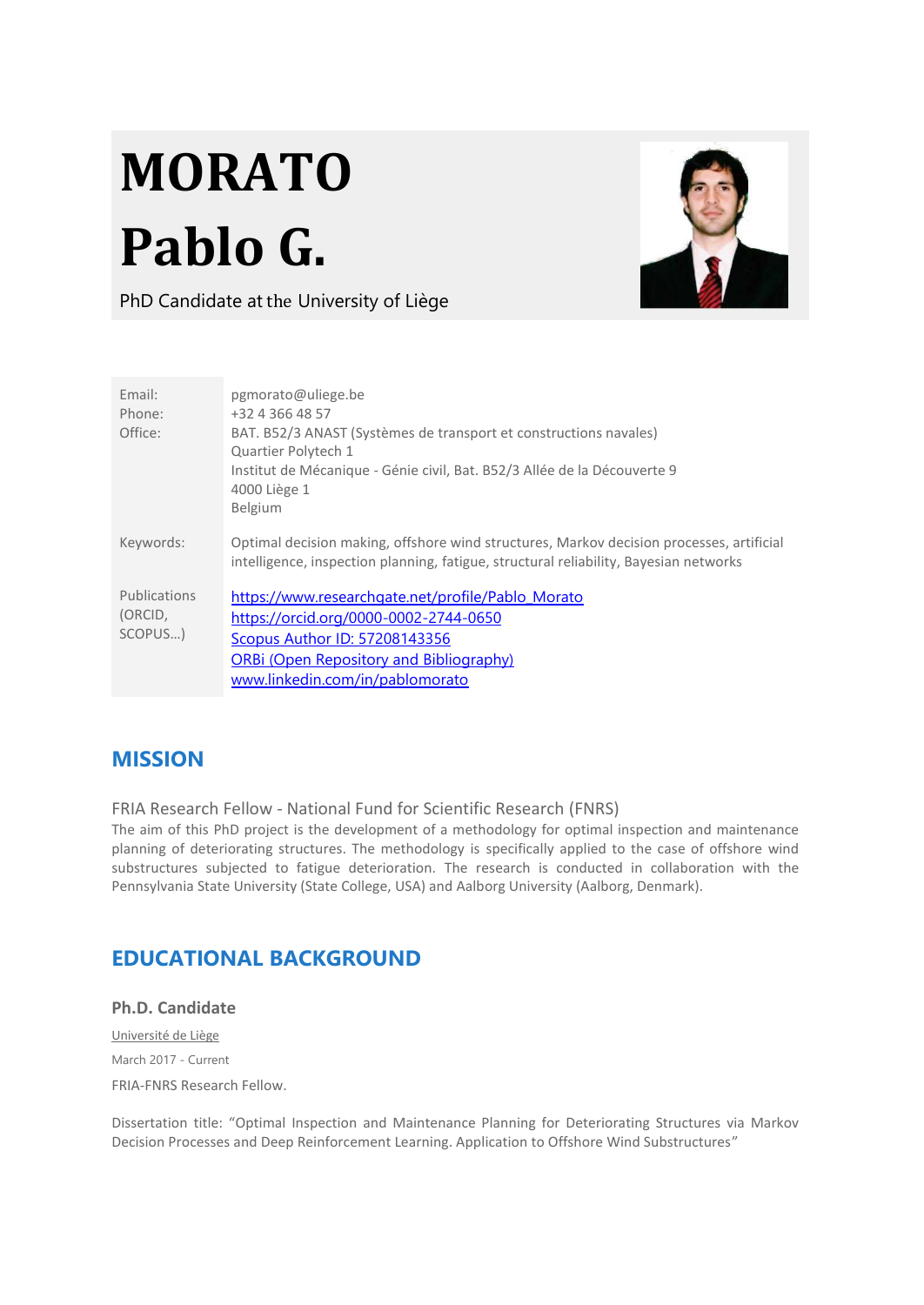#### **M.Sc. in Advanced Ship Design (EMship)**

Université de Liège (Liège, Belgium) & École Centrale de Nantes (Nantes, France)

Sep 2015 - Feb 2017

Joint Master's Degree consisting in three stages:

- Master in Naval Architecture (Université de Liège)
- Master in Hydrodynamics, Energy and Propulsion (École Centrale de Nantes)
- Complementary Diploma in Offshore Structures (University of Rostock, Germany)

Key Subjects: Ship Theory, Seakeeping, Ship Structures, Experimental Ship Hydrodynamics, Ship Design, Multiobjective Optimisation for Ship Design.

Thesis title: "Dynamic Transversal Instabilities due to Coupled Pitch-Heave-Roll Motions on a High Speed Craft" Developed at the University of Michigan (USA) under the guidance of Prof. Armin Troesch. EMSHIP 2017 Thesis Award.

#### **M.Sc. in Sustainable Engineering (Offshore Renewable Energy)**

University of Strathclyde (Glasgow, UK)

Sep 2014 - Aug 2015

Group Project: "Technical and Economic Analysis for Far Offshore Wind Farm Accommodation". Supported by EDF. Link: [http://www.esru.strath.ac.uk/EandE/Web\\_sites/14-](http://www.esru.strath.ac.uk/EandE/Web_sites/14-15/Far_Offshore_Wind/) [15/Far\\_Offshore\\_Wind/](http://www.esru.strath.ac.uk/EandE/Web_sites/14-15/Far_Offshore_Wind/)

Key Subjects: Finite Element Analysis of Floating Structures, Electrical Power Systems, Energy Resources & Policies, Financial Management, Sustainability.

Thesis title: "Enhancement of Fishing Vessels for Offshore Operations". Supported by the Scottish Fishermen's Federation (SFF).

#### **Bachelor of Engineering in Maritime Engineering**

Polytechnic University of Madrid (Madrid, Spain)

Sep 2010 - Jul 2014

Key Subjects: Ship Stability, Electrical Engineering, Energy & Propulsion, Machinery, Maritime Transport and Legislation, Ship Hydrodynamics.

Thesis title: "*Dynamic Analysis of 100 kW Tidal Energy Converter*"

## **WORK EXPERIENCE**

#### **Research Intern**

#### Naval Architecture and Marine Engineering Department, University of Michigan, Ann Arbor (USA)

Jul 2016 - Oct 2016

The research project consisted in the validation of an analytical model for the prediction of dynamic instabilities for high speed craft. The work was performed in three blocks: (1) computation of the hydrodynamic coefficients by means of CFD simulations; (2) computation of the ship's response in a dynamic fluid body interaction CFD simulation; and (3) comparison between the analytical and numerical models. For more information, visit [https://matheo.uliege.be/handle/2268.2/4425.](https://matheo.uliege.be/handle/2268.2/4425)